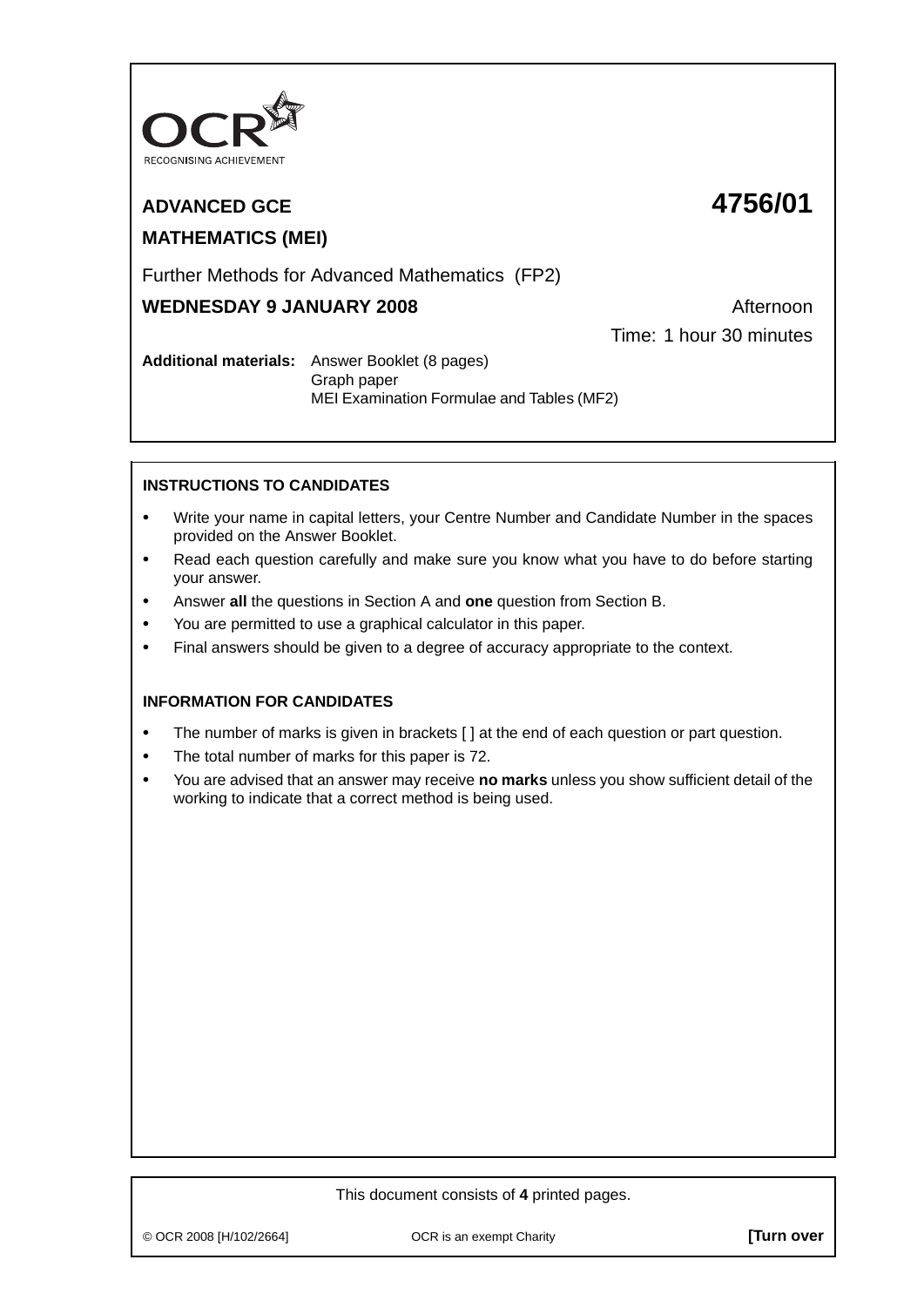#### **Section A** (54 marks)

#### **Answer all the questions**

**1** (a) Fig. 1 shows the curve with polar equation  $r = a(1 - \cos 2\theta)$  for  $0 \le \theta \le \pi$ , where *a* is a positive constant.



**Fig. 1**

Find the area of the region enclosed by the curve. [7]

- **(b)** (i) Given that  $f(x) = \arctan(\sqrt{3} + x)$ , find  $f'(x)$  and  $f''(x)$ . [4]
	- (ii) Hence find the Maclaurin series for arctan( $\sqrt{3} + x$ ), as far as the term in  $x^2$ . [4]

(iii) Hence show that, if *h* is small, 
$$
\int_{-h}^{h} x \arctan(\sqrt{3} + x) dx \approx \frac{1}{6}h^3
$$
. [3]

- **2** (a) Find the 4th roots of 16j, in the form  $re^{j\theta}$  where  $r > 0$  and  $-\pi < \theta \le \pi$ . Illustrate the 4th roots on an Argand diagram. [6] an Argand diagram. [6]
	- **(b)** (i) Show that  $(1 2e^{j\theta})(1 2e^{-j\theta}) = 5 4\cos\theta$ . [3]

Series *C* and *S* are defined by

$$
C = 2\cos\theta + 4\cos 2\theta + 8\cos 3\theta + \dots + 2^n \cos n\theta,
$$
  

$$
S = 2\sin\theta + 4\sin 2\theta + 8\sin 3\theta + \dots + 2^n \sin n\theta.
$$

(ii) Show that  $C = \frac{2 \cos \theta - 4 - 2^{n+1} \cos(n+1)\theta + 2^{n+2} \cos n\theta}{5 - 4 \cos \theta}$ , and find a similar expression for *S*. [9]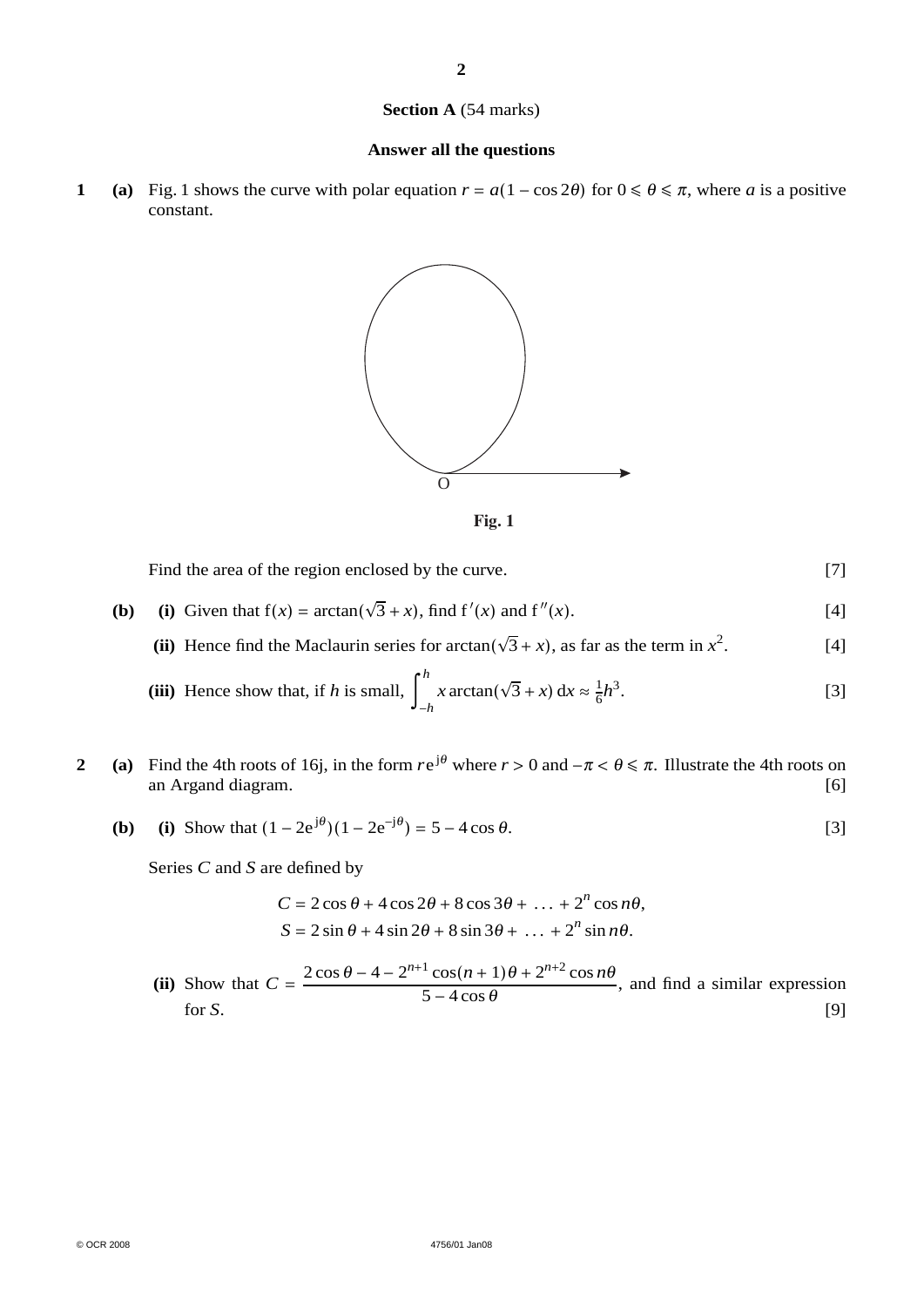- **3** You are given the matrix  $\mathbf{M} = \begin{pmatrix} 7 & 3 \\ -4 & -1 \end{pmatrix}$ .
	- **(i)** Find the eigenvalues, and corresponding eigenvectors, of the matrix **M**. [8]
	- **(ii)** Write down a matrix **P** and a diagonal matrix **D** such that  $P^{-1}MP = D$ . [2]

(iii) Given that 
$$
\mathbf{M}^n = \begin{pmatrix} a & b \\ c & d \end{pmatrix}
$$
, show that  $a = -\frac{1}{2} + \frac{3}{2} \times 5^n$ , and find similar expressions for *b*, *c* and *d*.

#### **Section B** (18 marks)

### **Answer one question**

#### *Option 1: Hyperbolic functions*

**4** (i) Given that  $k \ge 1$  and  $\cosh x = k$ , show that  $x = \pm \ln(k + \sqrt{k^2 - 1})$ . [5]

(ii) Find 
$$
\int_{1}^{2} \frac{1}{\sqrt{4x^2 - 1}} dx
$$
, giving the answer in an exact logarithmic form. [5]

- (iii) Solve the equation 6 sinh  $x \sinh 2x = 0$ , giving the answers in an exact form, using logarithms where appropriate. [4] where appropriate.
- (iv) Show that there is no point on the curve  $y = 6 \sinh x \sinh 2x$  at which the gradient is 5. [4]

## **[Question 5 is printed overleaf.]**